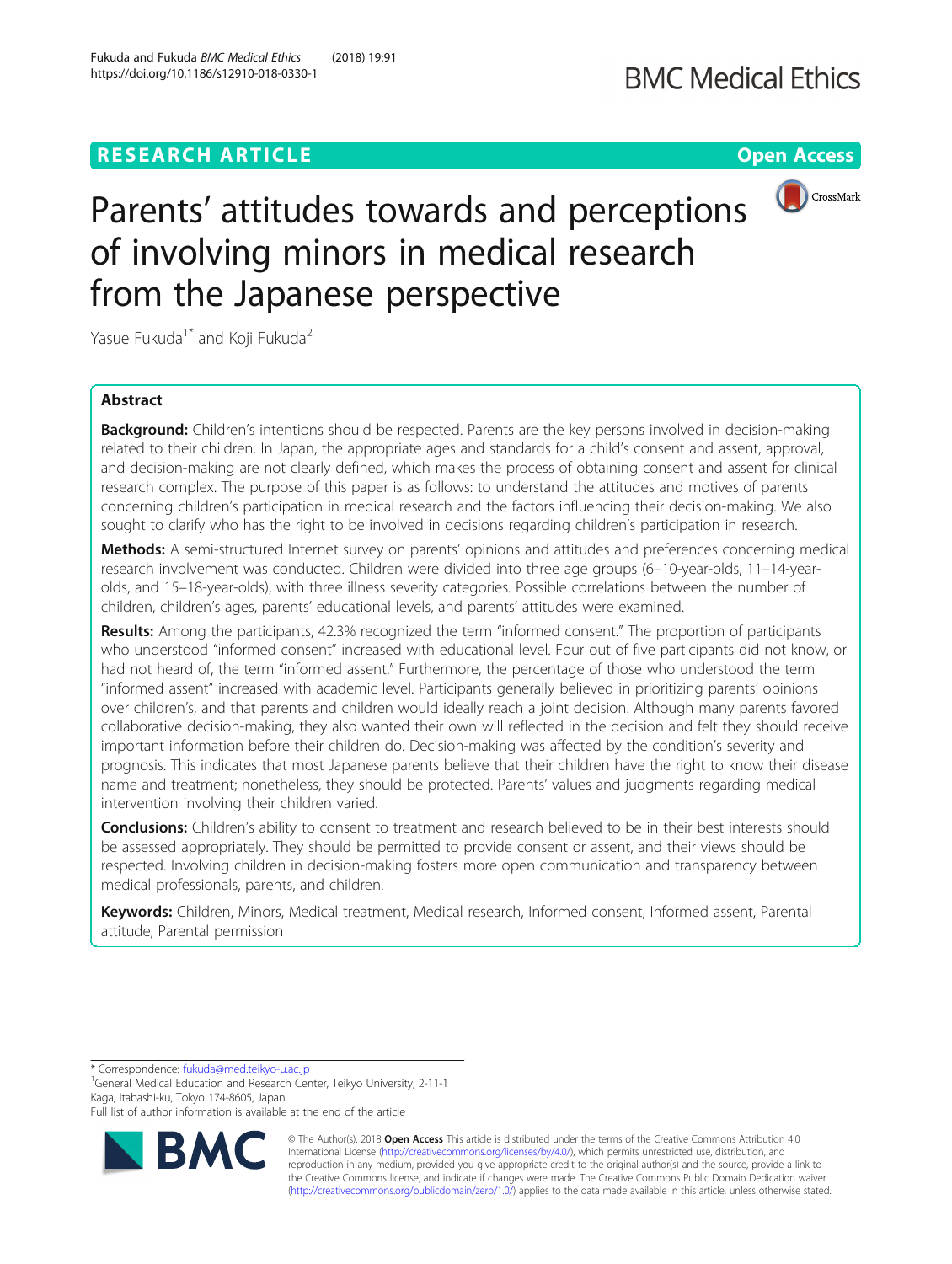# Background

The importance of respecting the will of children and young people has been noted  $[1-4]$  $[1-4]$  $[1-4]$  $[1-4]$  $[1-4]$ ; however, the process of children's informed consent and assent has not been fully clarified [[5,](#page-6-0) [6](#page-6-0)]. "Informed consent" refers to the legal approval for medical intervention provided by a competent child, whereas "informed assent" implies agreement to intervention provided by a child who does not have the full capacity to consent, and it therefore does not constitute legal approval  $[7-10]$  $[7-10]$  $[7-10]$  $[7-10]$  $[7-10]$ .

Informed assent participants are those who are objectively judged as having insufficient judgment ability to give informed consent. In cases of informed assent, children receive explanations of the research that are appropriate for their level, and they give approval based on their degree of understanding. However, because informed assent given by children does not have binding legal force, parental permission is required in such cases [[11](#page-6-0)].

In order to respect children as individuals, they themselves need to be able to select and participate in research and treatment methods. On the other hand, due to the children's lack of social experiences and cognitive ability, it is not always possible for them to understand the medical personnel and researchers' explanations sufficiently [[12\]](#page-6-0).

As a result, it is possible that they cannot know what is in their best interests. This raises the question of who will evaluate children's abilities to agree to what is in their best interests.

The development of pediatric medicine has long been neglected and is known as a "therapeutic orphan" [[13](#page-6-0), [14](#page-6-0)]. This is because there is a diverse range of subjects covering the newborn to adolescent periods, and detailed responses, involving such things as dosage forms and pharmacokinetics, are required for each age group. Special consideration is necessary for the planning of clinical trials and the acquisition of consent in pediatric research and trials [[15](#page-6-0)]. Thus, there are ethical and practical issues that need to be addressed when assessing parents' and children's intentions.

Rather than excluding minors from clinical trials, it has become necessary to compensate for the lack of research into pediatric treatment methods by promoting minors' participation in clinical trials [\[16](#page-6-0), [17](#page-7-0)]. In 2007, the development of pediatric medicine was enhanced by a childhood medicine regulation by the European Union [\[18](#page-7-0)].

In 2002, the Best Pharmaceutical for Children Act (BPCA) was enacted in the United States with the aim of encouraging and securing the safety of pediatric medicine, and it gave pharmaceutical companies an incentive (pediatric exclusivity) to extend the period of patent protection to 6 months [\[19](#page-7-0)]. In Japan, a much-

needed conference was held in 2010 to review unconfirmed drugs and non-exempt drugs. A clinical trial network was launched in the same year to promote clinical trials and improve pediatric medicine [[20](#page-7-0)]; however, there are still no regulations that legally oblige pediatric drug development. Consequently, the inappropriateness of the medication formulation for use with children is regarded as a problem.

Therefore, we studied which of the following decisionmaking models is preferred by parents and more applicable to the situation under question: one wherein parents make the final decision, a consensus model wherein the parent and child jointly agree, or an autonomous respect model that values the child's autonomy.

A distinction needs to be made between studies with direct benefits and those without such benefits. Therapeutic research, for example, may have direct benefits for patients' treatment and prevention, while nontherapeutic research may aim to support future treatment and prevention. Indeed, clinical trials can have treatment benefits for patients. It should be noted, however, that there is no need for research if a known direct benefit exists [[21\]](#page-7-0). Moreover, there can be a degree of uncertainty about the existence of potential benefits for the patient. Therefore, we defined "medical research" in our study and presented the meaning of "medical research" to the participants as follows: "The medical research is not for the purpose of treatment or prevention for patients themselves but to contribute to the development of future prophylactic and therapeutic methods."

Confirming parents' intentions and inclinations is essential to building positive and trusting relations between medical professionals and patients as well as their families [[22](#page-7-0)–[24](#page-7-0)]. In order to examine parents' backgrounds, intentions, and inclinations, which highly affect children's decisions, an attitude survey was conducted with the parents of minors. This study was designed to investigate parents' opinions and attitudes regarding their children's assent or consent to participate in pediatric research.

### Methods

A semi-structured questionnaire was designed and implemented to survey the opinions and attitudes of parents of minors regarding treatments and medical research involving their children, as well as the question of who should provide consent.

Informed consent and assent both involve 1) explaining the medical procedure in a manner appropriate to the subject's level of comprehension, 2) securing understanding from the subject, and 3) decision-making involving the subject, his or her guardian, or the subject and parents or guardians together [[25\]](#page-7-0).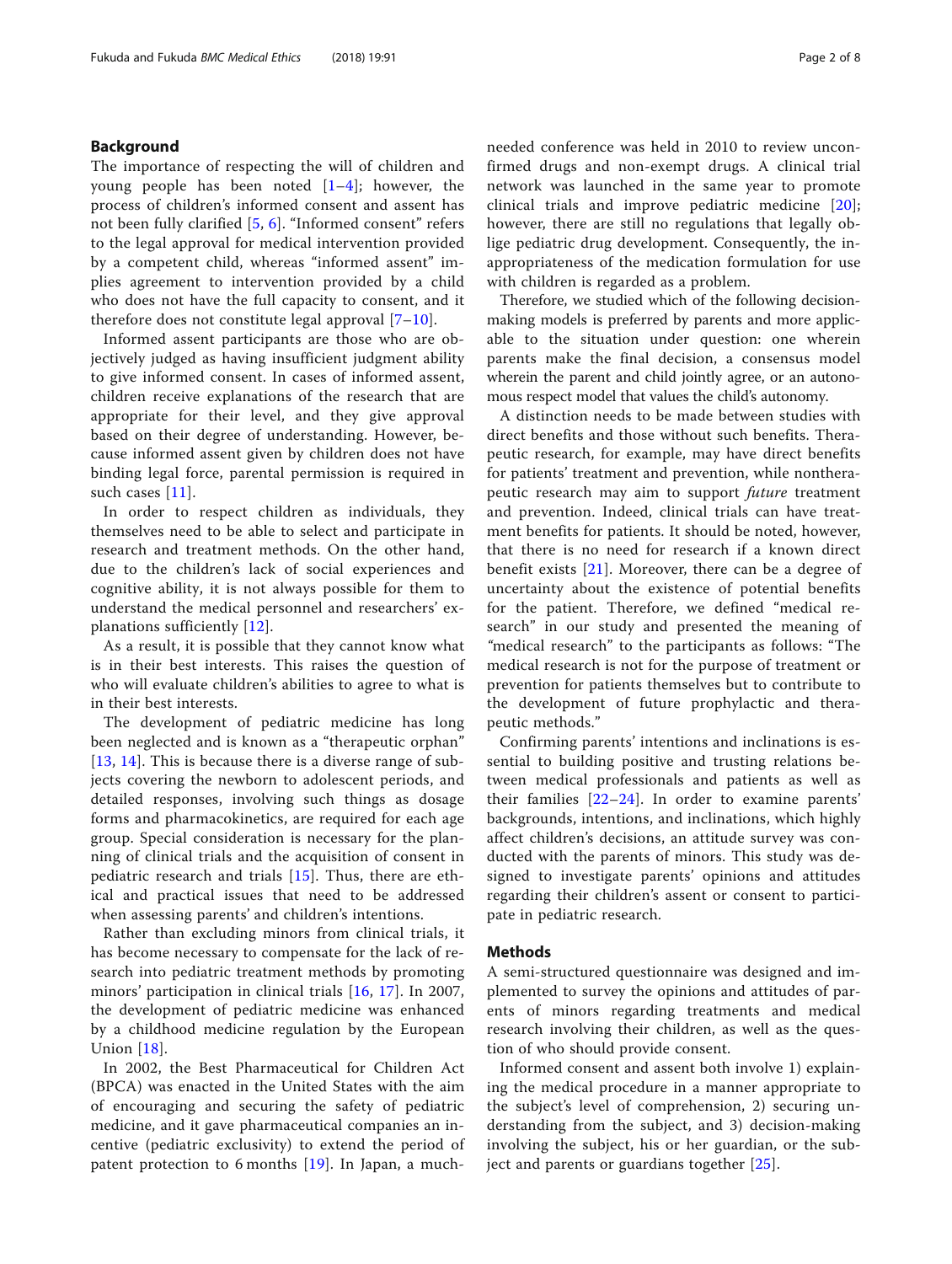The questionnaire focused on the explanation provided to the child, the child's comprehension, and the provision of consent. If the respondents had several children, the age of the child to whom the respondent referred would be unknown; therefore, the questionnaire asked the respondent to mention the age of the child. The children to whom the respondents referred were divided into three age groups (6–10-year-olds, 11–14-year-olds, and 15–18-year-olds), with three categories of illness severity levels, whether or not total recovery was possible, the possibility of disability, and intentions to participate in a research study being set. Pearson's chi-squared test was performed to examine the relationships of these factors with the person who makes the final decision.

#### Recruitment of participants

The recruitment for the questionnaire received partial support from Cross Marketing Inc., an Internet survey company that received the privacy certification given to companies that comply with Japan's personal information protection law. An online questionnaire was administered to parents of children aged 6 to 18 and are registered in the database. We recruited the parents (respondents) using a registered online survey panel from Cross Marketing Inc. The recruitment of the respondents was randomized from among the total number of respondents based on background information. We set the target number to 1200. In light of registered background information, such as age, gender, and academic background, answers that were false or incorrect were excluded from the data. In order to correct bias due to this being an Internet survey, stratified sampling was applied based on household income distribution to ensure the sample was similar to the average nationwide distribution in Japan as reported in the 2015 Comprehensive Survey of Living Conditions [[26](#page-7-0)]. The Internet survey content was verified from February 10 to 19, 2017. Responses were collected online from February 24 to 28, 2017.

We fully analyzed completed questionnaires submitted by parents who gave their consent to participate in the survey.

We investigated participants' demographic characteristics (i.e., age, gender, family composition, number and age of children, household income, and employment). Participants who gave inconsistent responses regarding family composition and the number of children were excluded; 1150 valid responses were retained.

#### Statistical analysis

All data were summarized using interquartile ranges for continuous variables and counts and percentages for the categorical variables. Descriptive statistics were computed to examine the information provided to the children and parents' attitudes towards them participating in research studies.

Parents' gender and attitudes were compared using a Mann-Whitney U test. Pearson's chi-squared test was used to evaluate the relationships between the number of children, the children's ages, parents' educational levels, and the parents' attitudes.

All statistical inferences were made two-sided at a 5% significance level. All statistical analyses were performed using SPSS ver. 24. (SPSS Inc., Chicago, IL, USA).

# Results

# **Participants**

Parents' demographic characteristics are shown in Table 1. There were 672 fathers (58.4%; mean age: 49.3 years) and 478 mothers (41.6%; mean age: 40.8 years).

# Awareness of informed consent, informed assent, and parents' educational levels

Table [2](#page-3-0) shows the relationship between the awareness of informed consent and parents' educational levels.

Up to 42.3% ( $n = 486$ ) of the participants knew the term "informed consent." However, some respondents stated

| Table 1 Demographic characteristics of parents and their child |  |  |  |  |
|----------------------------------------------------------------|--|--|--|--|
|----------------------------------------------------------------|--|--|--|--|

|                                                     |                   | Number     | (% )  |
|-----------------------------------------------------|-------------------|------------|-------|
| Parent's relationship with child                    |                   |            |       |
| Father                                              |                   | 672        | 58.4% |
| Mother                                              |                   | 478        | 41.6% |
| Parent's age (mean, S.D)                            | 42.6(7.1)         |            |       |
| Father                                              |                   | 43.9 (7.1) |       |
| Mother                                              | 40.8(6.7)         |            |       |
| Age of first child (mean, S.D)                      | 12.2(3.9)         |            |       |
| Age of second child (mean, S.D)                     |                   | 8.1(4.3)   |       |
| Number of children                                  |                   |            |       |
| 1                                                   |                   | 448        | 39.0% |
| $\overline{2}$                                      |                   | 524        | 45.6% |
| $\geq$ 3                                            |                   | 178        | 15.5% |
| History of being admitted<br>to hospital            | Exists (Yes)      | 227        | 19.7% |
|                                                     | Non-existent      | 923        | 80.3% |
| Children's experience being<br>admitted to hospital | Exists (Yes)      | 206        | 17.9% |
|                                                     | Non-existent (No) | 944        | 82.1% |
| Academic history (education level)                  |                   |            |       |
| Middle school                                       |                   | 21         | 1.8%  |
| High school                                         |                   | 298        | 25.9% |
| Professional school                                 |                   | 170        | 14.8% |
| University                                          |                   | 531        | 46.2% |
| Graduate school                                     | 60                | 5.2%       |       |
| Others                                              |                   | 70         | 6.0%  |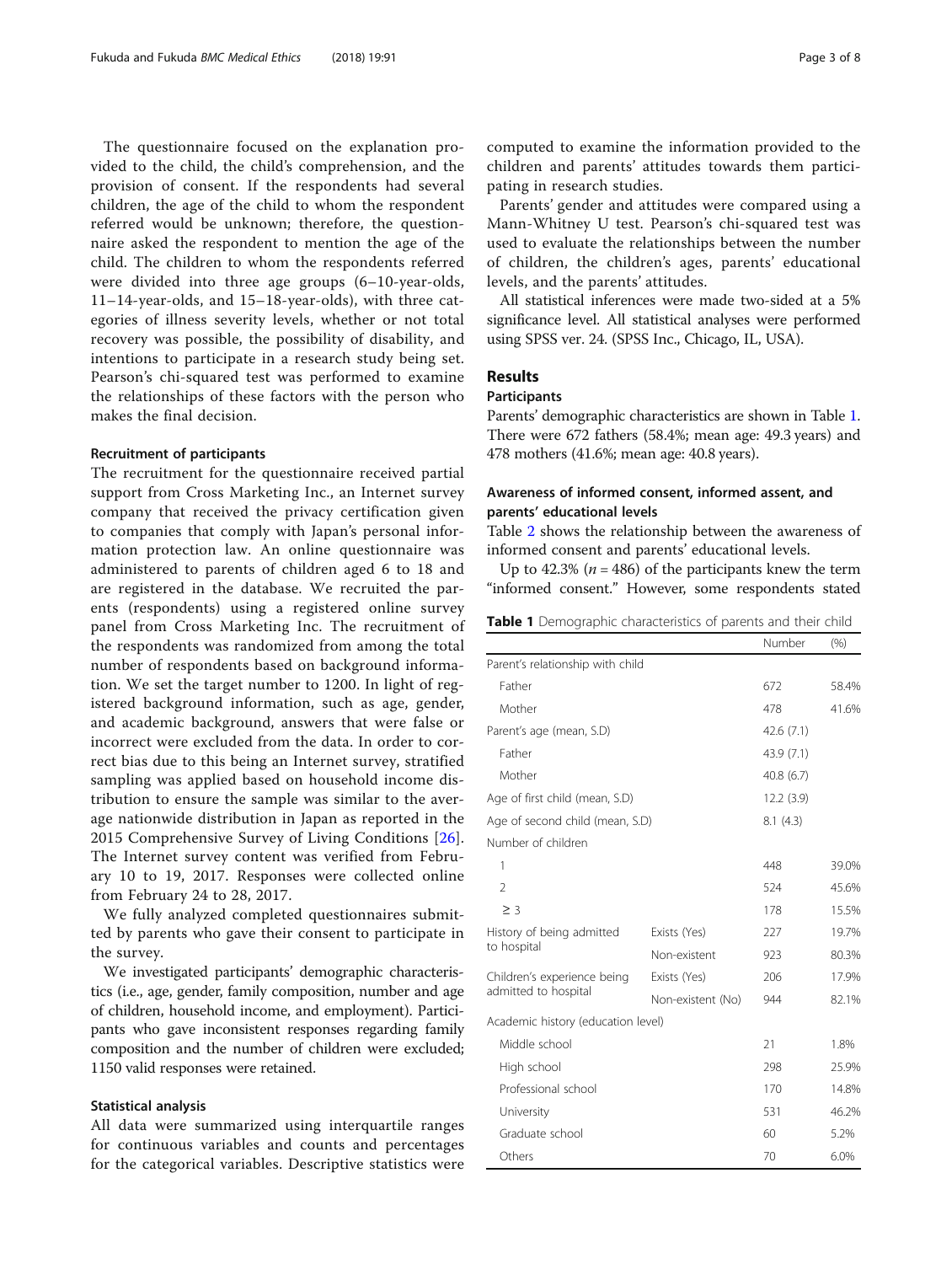<span id="page-3-0"></span>Table 2 Degree of recognition of terms "informed consent/ assent" and parents' educational level

| Educational level          | Knows<br>what it is<br>Number (%) | Have heard about it<br>but does not know<br>what it entails<br>Number (%) | Does not know<br>what it is<br>Number (%) |
|----------------------------|-----------------------------------|---------------------------------------------------------------------------|-------------------------------------------|
| Middle school              | 3(14.3%)                          | 5(23.8%)                                                                  | 13 (61.9%)                                |
| High school                | 75 (25.2%)                        | 65 (21.8%)                                                                | 158 (53.0%)                               |
| Professional<br>school     | 61 (35.9%)                        | 33 (19.4%)                                                                | 76 (44.7%)                                |
| University                 | 282 (53.1%)                       | 118 (22.2%)                                                               | 131 (24.7%)                               |
| Graduate school            | 41 (68.3%)                        | 10 (16.7%)                                                                | $9(15.0\%)$                               |
| Others                     | 19 (32.8%)                        | 13 (22.4%)                                                                | 26 (44.8%)                                |
| Does not want to<br>answer | 5 (41.7%)                         | $3(25.0\%)$                                                               | 4 (33.3%)                                 |

that they had heard of the term but did not understand what it was (21.5%), or they had not heard of the term or did not understand what it meant (36.4%), indicating that more than half the respondents did not understand what the term entailed. The proportion of participants who understood the term "informed consent" increased as educational level increased.

On the other hand, the proportion of respondents who had awareness of "informed assent" was merely 18.0%. Of these, 23.0% had heard of the term but did not know the details of it, which means that 60% of the respondents—four in five participants—either did not know the word, or they had heard of it but did not understand the concept. The breakdown of awareness of "informed assent" by academic level was as follows: junior high school (0%), high school (10.1%), professional school (15.9%), university (30.0%), and graduate school (30.0%), showing that the percentage of subjects who understood the term "informed assent" increased with academic level  $(P < 0.001)$  (Table 3).

Table 3 Recognition level of the terms "informed assent" and parents' educational level

| <b>Educational level</b>   | Knows<br>what it is<br>Number (%) | Have heard about it<br>but does not know<br>what it entails<br>Number (%) | Does not know<br>what it is<br>Number (%) |
|----------------------------|-----------------------------------|---------------------------------------------------------------------------|-------------------------------------------|
| Middle school              | $0(0\%)$                          | 5(23.8%)                                                                  | 16 (76.2%)                                |
| High school                | 30 (10.1%)                        | 72 (24.2%)                                                                | 196 (65.8%)                               |
| Professional school        | 27 (15.9%)                        | 34 (20.0%)                                                                | 109 (64.0%)                               |
| University                 | 126 (30.0%)                       | 119 (22.4%)                                                               | 286 (53.9%)                               |
| Graduate school            | 18 (30.0%)                        | 10 (16.7%)                                                                | 32 (53.3%)                                |
| Others                     | 5(8.6%)                           | 9(15.5%)                                                                  | 44 (75.9%)                                |
| Does not want to<br>answer | $1(8.3\%)$                        | 4 (33.3%)                                                                 | 7 (58.3%)                                 |

Attitudes towards providing an explanation to the child We used a 5-point Likert scale with the options "agree," "somewhat agree," "neutral," "somewhat disagree," and "disagree." Regarding the statement, "treatment method and research participation should be explained to the children," 2.0% ( $n = 23$ ), 6.6% ( $n = 76$ ), 39.7% ( $n = 457$ ), and 20.9%  $(n = 240)$  selected "disagree," "somewhat disagree," "somewhat agree," and "agree," respectively, with a mean Likert score of  $3.7 \pm 0.9$ , indicating that over 60% of the parents believed such information should be explained to the children.

With respect to gender, there were significant differences regarding how children should be informed: 56.7% of the fathers and 66.1% of the mothers responded "agree" or "somewhat agree," respectively, with the statement "information should be given," with more mothers answering that "the child should be informed" (Mann-Whitney's U test:  $p < 0.05$ ).

Concerning the question, "whether or not the explanation should be given to the children first before the parents," 12.6% ( $n = 145$ ) and 20.4% ( $n = 235$ ) disagreed and somewhat disagreed, respectively that is, a total of 33% disagreed. In contrast,  $18.1\%$  ( $n = 208$ ) somewhat agreed and 7.3% ( $n = 83$ ) agreed; the mean Likert score was  $2.97 \pm 1.08$ , with a total of 25.4% agreeing. Although there were individual differences, the findings suggest a tendency for respondents to feel that medical procedures should be explained to parents first, indicating the necessity for parental involvement ( $p < 0.001$ ).

The statement "it is better not to explain the severity of the disease" attracted divided opinions: 6.3 and 21.2% responded that they "agree" and "somewhat agree," respectively, whereas 3.7 and 9.7% responded that they "disagree" and "somewhat disagree," respectively.

Regarding the statement "the child should be informed of the risks of the treatment and research participation," 11.1 and 33.7% responded that they "agree" and "somewhat agree," respectively, whereas 1.2 and 7.4% responded that they "disagree" and "somewhat disagree," respectively. The percentage of mothers who answered that they needed explanations of the risks of the treatment and research (14.4 and 32.6% selected "agree" and "somewhat agree," respectively) was significantly higher  $(p < 0.01)$ than that of fathers (8.8 and 34.4% chose "agree" and "somewhat agree," respectively).

Most agreed that an explanation should be given to children according to their comprehension ability with 35.5 and 41.7% responding "agree" and "somewhat agree," respectively), and only 1.0% choosing "disagree" and 1.3% opting for "somewhat disagree." The percentage of mothers who answered that they needed explanations according to their comprehension ability (44.4 and 40.0% "agree" and "somewhat agree," respectively)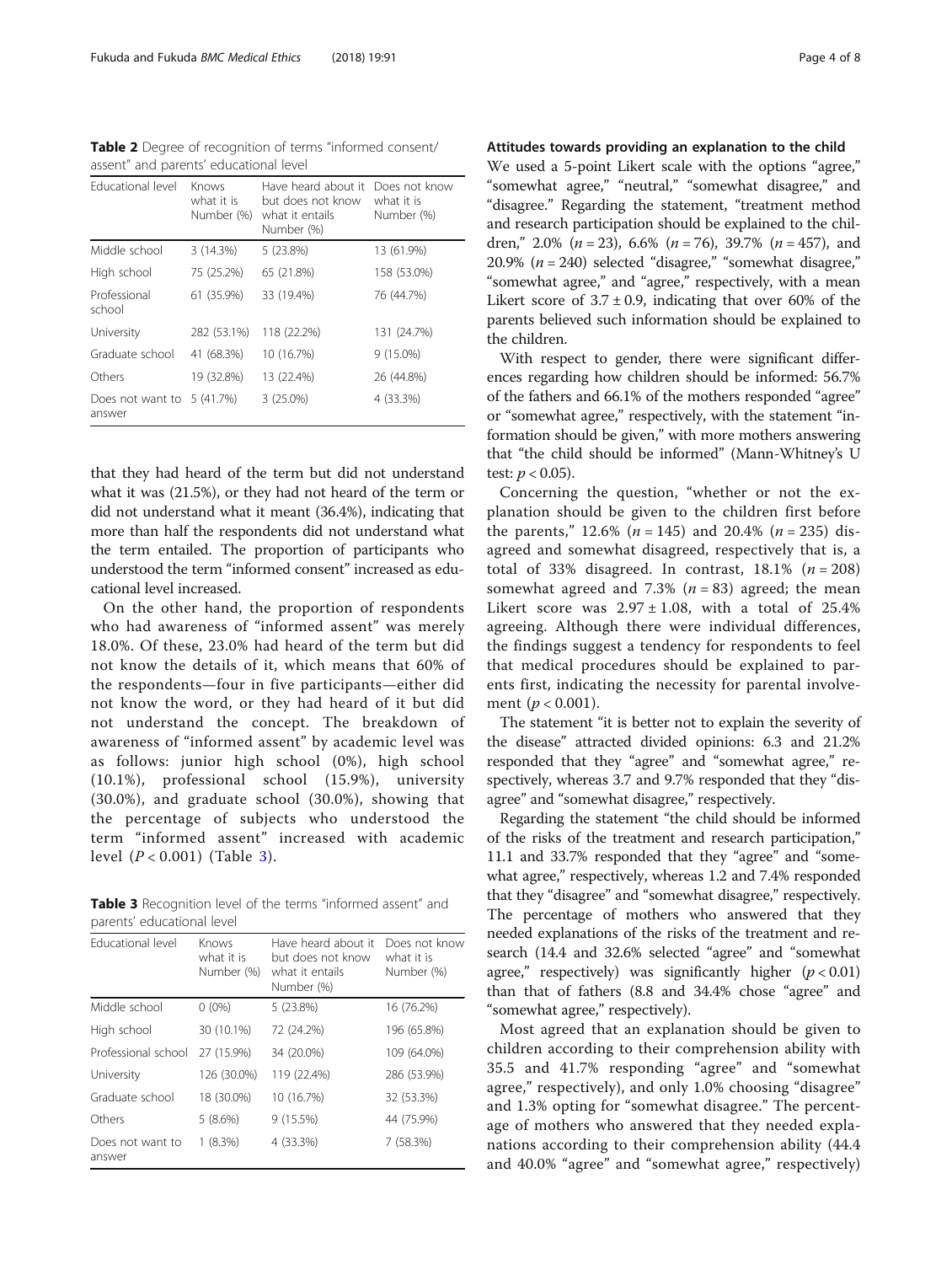was significantly higher  $(P < 0.01)$  than that of fathers (28.9) and 42.9% "agree" or "somewhat agree," respectively).

Regarding the statement "information guidelines are necessary," 27.1 and 59.3% responded "agree" and "somewhat agree," respectively, indicating that most participants regarded some type of policy or guidelines as necessary.

These results suggest that parents think information should be adjusted to suit the patient, although opinions were divided regarding whether disease severity should be explained. Participants also generally considered it preferable not to inform children before their parents.

# Attitudes towards research participation and motivation to participate in pediatric research

Responses were divided regarding the statement "if there are no other methods of treatment, it is better to enroll the child in research"; 6.5 and 20.4% responded "agree" and "somewhat agree," respectively, whereas 4.3 and 9.4% responded "disagree" and "somewhat disagree," respectively. This indicates that more parents are willing to give consent to research for reasons other than their own child's health than to refuse to do so.

Regarding the reasons why parents consented to research, in response to "For advanced pediatric research and future children treatment," 11.0 and 39.4% responded with "agree" and "somewhat agree," respectively, whereas 43.0, 3.8, and 2.8% responded with "neither agreed nor disagree," "somewhat disagree," and "disagree," respectively. Further, 14.6% agreed with the statement "I hope that participation in research will lead to the treatment of my child," while 37.3, 42.4, 3.0, and 2.6% stated "somewhat agree," "neither agree nor disagree," "somewhat disagree," and "disagree," respectively.

# Attitudes towards decision-making model (decisionmaking model preference)

Table 4 shows the relationship between the consent age of the children and their parents' views regarding decision-making in research on children.

A weak positive correlation was found between consent age and decision-making  $(R = 0.092; p = 0.0001)$ . The higher the age group, the more likely parents were to choose the consensus-building approach or allow the child full autonomy.

Although many parents favored collaborative decisionmaking between parents and children, they also wanted parents' will to be reflected in the decision.

Parents' values and judgments regarding medical activities involving their children were varied. Decision-making was affected by whether the condition was life-threatening, whether it could be fully treated, whether it may result in disability; these results indicate that most Japanese parents believe their children have the right to be informed about their disease and medical research; nonetheless, they should be subject to protection.

Respondents who believed the child should decide made the following comments: "children should decide on things concerning themselves," "we should hear their opinion since they should be respected as an individual," "life consists of choices made by oneself; children are not the possessions of their parents," and "children also have rights." In contrast, parents who considered that the right to decide lays with the parents stated the following: "I don't want my child to carry this responsibility," and "children do not have sufficient comprehension of the situation."

# **Discussion**

This study found that the degree of awareness of informed consent was approximately 40%, and awareness of assent was much lower, at 18%, but parents with

Table 4 The main person who decides on research study participation and decision style

| consent age of the child (years)                                  | The child Decides<br>Number (%) | Consensus building<br>Number (%) | The parents decide<br>Number (%) | Unknown<br>Number (%) |
|-------------------------------------------------------------------|---------------------------------|----------------------------------|----------------------------------|-----------------------|
| Non-life-threatening disease/illness that can be completely cured |                                 |                                  |                                  |                       |
| $6 - 10$                                                          | 18 (9.0%)                       | 85 (42.3%)                       | 86 (42.8%)                       | 12 (6.0%)             |
| $11 - 14$                                                         | 59 (14.1%)                      | 204 (49.6%)                      | 113 (27.5%)                      | 35 (8.5%)             |
| $15 - 18$                                                         | 103 (19.1%)                     | 245 (45.5%)                      | 117 (21.7%)                      | 73 (13.6%)            |
| Non-life-threatening disease/illness but will leave a disability  |                                 |                                  |                                  |                       |
| $6 - 10$                                                          | 5(2.5%)                         | 90 (44.8%)                       | 93 (46.3%)                       | 13 (6.5%)             |
| $11 - 14$                                                         | 25 (6.1%)                       | 217 (52.8%)                      | 135 (32.8%)                      | 34 (8.3%)             |
| $15 - 18$                                                         | 56 (10.4%)                      | 288 (53.6%)                      | 122 (22.7%)                      | 72 (13.4%)            |
| Life-threatening serious disease/illness                          |                                 |                                  |                                  |                       |
| $6 - 10$                                                          | $4(2.0\%)$                      | 58 (28.9%)                       | 123 (61.3%)                      | 16 (8.0%)             |
| $11 - 14$                                                         | $9(2.2\%)$                      | 194 (44.8%)                      | 172 (41.9%)                      | 46 (11.2%)            |
| $15 - 18$                                                         | 33 (6.1%)                       | 246 (45.7%)                      | 182 (33.8%)                      | 77 (14.3%)            |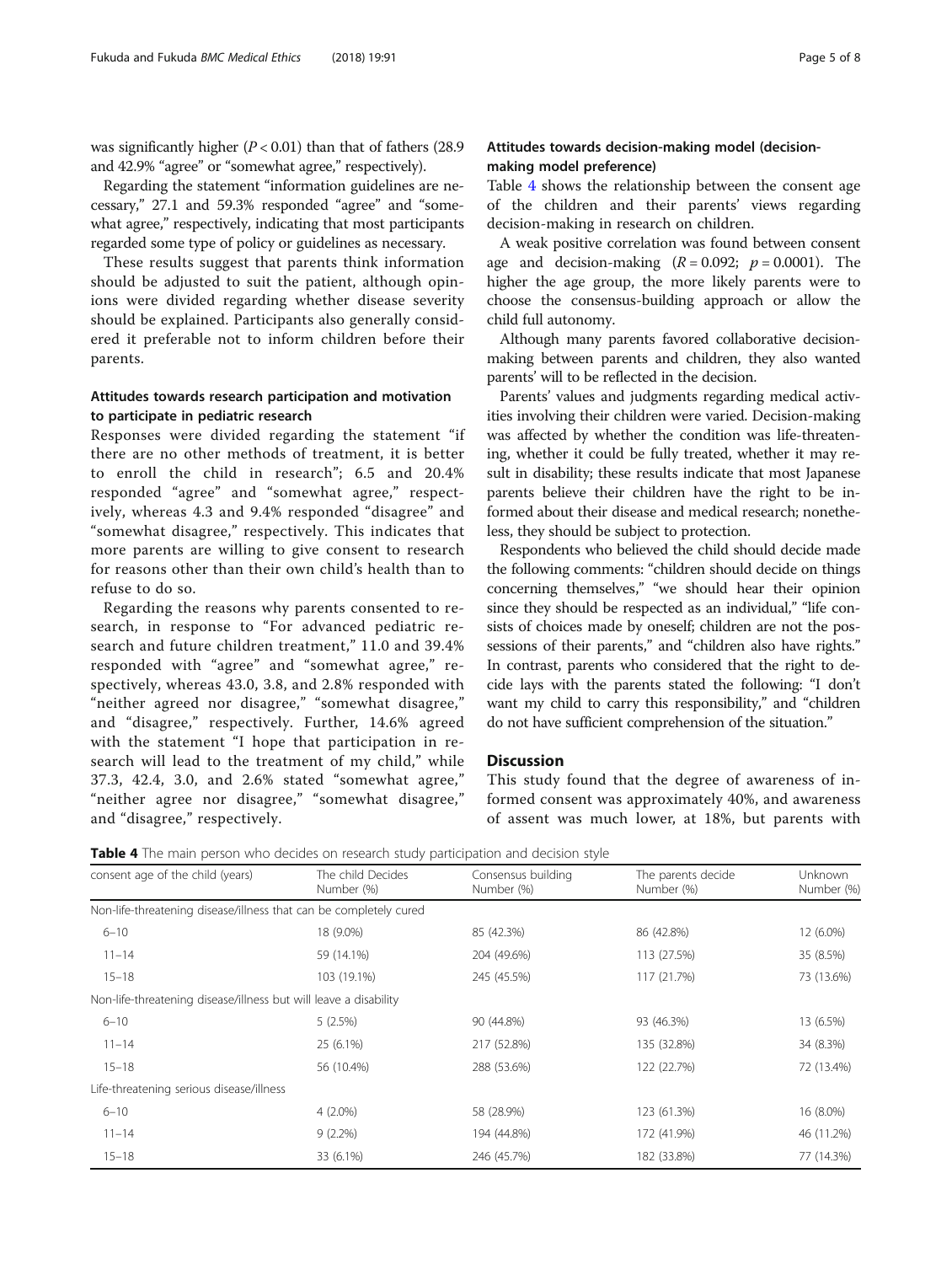higher educational levels had a higher awareness of both informed consent and assent.

However, no correlations were found between parents' educational or recognition levels and their attitudes towards respecting the child's right to be informed about medical research and towards the necessity of explaining the treatment and research. This suggests that parents' higher educational levels do not guarantee a higher likelihood of respecting the child's right to decide. Gender had an impact on the necessity of explanations; mothers considered them to be more necessary than fathers did.

Furthermore, the results suggest that parents differentiate between medical care and research studies. In this study, it was clarified that Japanese parents deem it their responsibility—as someone having custody—to agree to medical research for patients who are minors; as the child's age increases, so does the likelihood that decisions will be made through parent–child discussion and consensus-based collaborative decision-making. That said, there were fewer parents who said children themselves could make the decision than those who said parents should make the decision. This suggests that age is a significant factor in the decision-making process about child participation in research and what kind of model to adapt. This is consistent with preceding studies [\[27\]](#page-7-0).

Therefore, the age at which children are considered to be able to make judgments concerning their own treatment and medical research participation is from 15 to 18 years old. The more serious the disease, the more the influence it has on the future; therefore, the more likely parents are to consider themselves as the final decision-makers and select the parental model. On the other hand, about half of them are oriented towards joint decision-making between parents and children. Many studies suggest collaborative decisionmaking enhances patient quality of life and illness management [[28](#page-7-0)–[31](#page-7-0)].

In this study, about 30% of parents reported wanting to be the final decision-makers in the case of life-threatening diseases, but 20% responded that they would prefer to be the decision-makers, even in the case of diseases with a chance of complete recovery. Geller reports that parents prefer to be the initial decision-makers as to whether their children will participate in research [\[32\]](#page-7-0).

In a previous study by Varma, Jenkins, and Wendler [[33](#page-7-0)], 90.5% of respondents aged 7 to 14 answered that children should participate in decision-making for research participation while only 61.5% of parents said children should be involved in the decision-making. This 2008 survey consisted of answers from 26 parents of children who participated in a study of asthma and cancer patients. The results of that study were consistent with those of the current study in that parental thinking cannot be simply compared between Japan and

the United States, but in the case of serious diseases, there is a small proportion of parents who are reluctant to include their children in the decision-making process.

Since there is no general agreement or international standard with legal force in Japan and some other countries [[34](#page-7-0)], it is necessary to appropriately evaluate each child's capacity to consent in each clinical setting to involve them in the decision-making process, while simultaneously allowing them to remain subject to protection regarding decisions about complicated medical procedures. Instruments assessing children's ability to exercise consent are currently being researched and developed (e.g., the MacCAT-CR) [\[35](#page-7-0), [36](#page-7-0)]. Nonetheless, a child's mind and body develop in tandem, and it is possible children's personal values, along with their life experiences and personal development, differ from those of adults. It is the duty of medical professionals to inform both parents and children, and to require the involvement of both parents and children in decision-making, in order to safeguard the legal and ethical principles of informed consent.

There are some limitations to this study.

First, this Internet-based survey investigated participants' attitudes on treatment and research in general terms. Participants' responses might have changed in response to being asked about particular conditions, treatments, or research.

Second, the following points can be mentioned in relation to the selection bias involved in obtaining subjects using an Internet survey.

According to the results of a survey conducted by the Ministry of Health, Labor and Welfare in 2017 [[37](#page-7-0)], the proportions of households who had one, two, or more than two children were 46.6, 40.3, and 13.1% respectively. In this study, the proportions of households who had one, two, and more than two children were 39.0, 45.6, and 15.5%. Regarding educational background, it was reported that in the Internet survey, people with a higher academic background were selected as the respondents, and half had a university degree or higher qualification. There is a possibility of selection bias due to the fact that a large proportion of people with many children and with more advanced educational backgrounds were recruited.

In general, Internet researchers need to consider the age of the participants because most regular Internet users tend to be younger [[38](#page-7-0)]. However, given the average age of the parents of children aged 6 to 18 years old in this survey (43.9 and 40.8 years for fathers and mothers, respectively), this limitation may not have a serious effect on this particular study.

Regarding the measurement accuracy, reliability was increased by excluding contradictory answers and responses that lacked consistency in relation to the basic attributes.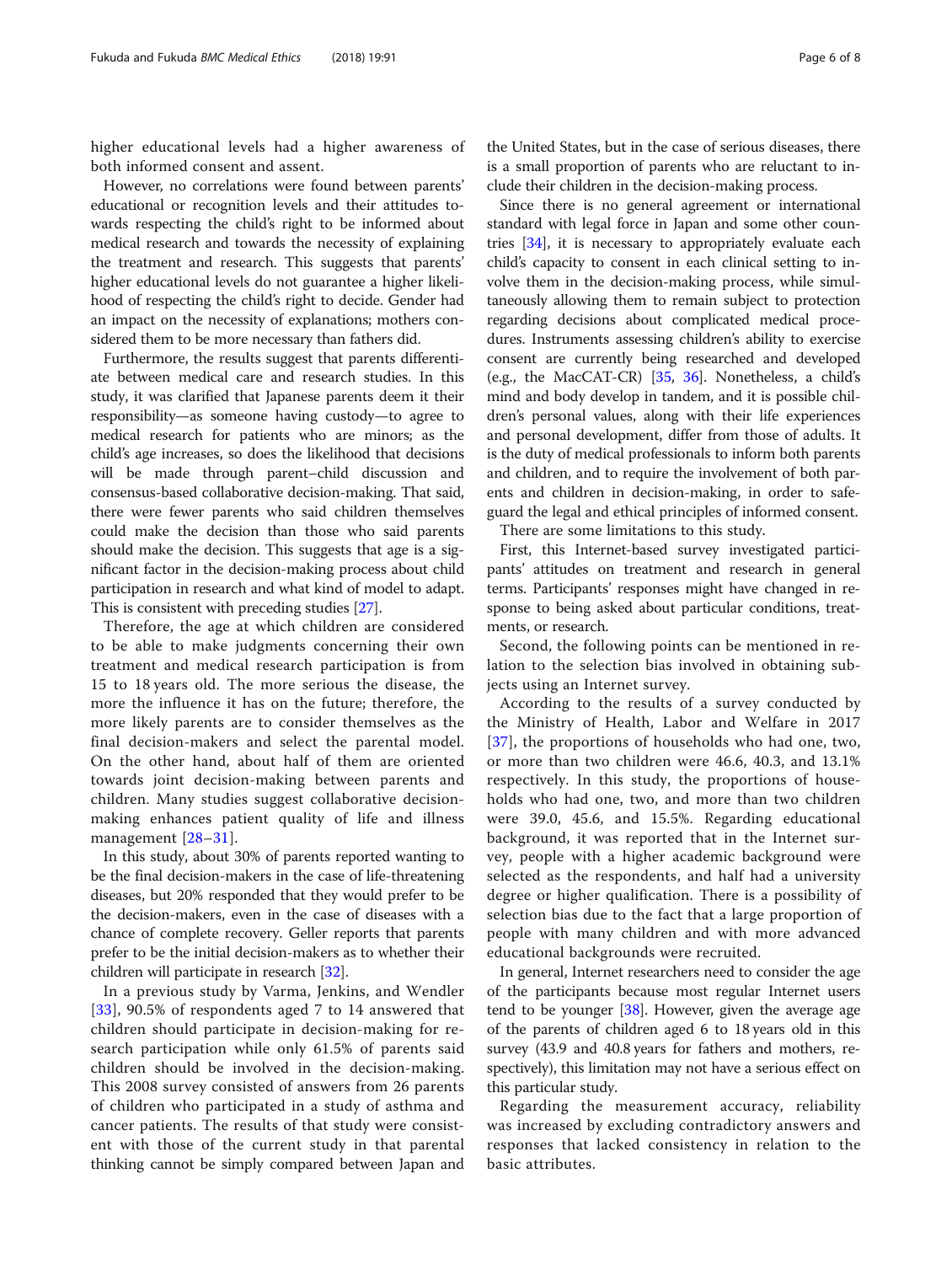# <span id="page-6-0"></span>Conclusions

This study's results suggest that although many parents favored collaborative decision-making between parents and children, they also wanted parents' will to be reflected in the decision. However, some Japanese parents tend to believe that they should be informed before their children. Decision-making was affected by whether the condition was life-threatening, whether it could be fully treated, and whether it may result in disability, leaving open the possibility that some parents might prevent information from reaching their children. The present results also suggest that, in Japan, some parents' opinions may become obstacles to the informed consent or assent of their children. This attitude likely results from a generally protectionist concern, due to the belief that the child does not comprehend the situation and the desire to avoid placing any undue mental or physical strain on the child. In contrast, some participants commented that informing the child might lead the child to value their treatment more strongly. In cases in which parents' and children's opinions differ, particularly if the child is thought to possess the capacity to consent, the extent of the child's proper influence on the decision remains unclear. Regarding treatments and research believed to be in the child's best interests, it is vital to assess the child's capacity to consent, and if the child possesses that capacity their will needs to be respected. Medical professionals should aim to obtain and provide greater transparency regarding the types of information provided to parents and children, any pressure that may be applied by parents or doctors, and the parties and processes involved in decision-making. They should also work to assist parents and children in making these decisions.

# Additional file

[Additional file 1:](https://doi.org/10.1186/s12910-018-0330-1) Questionnaire. (DOCX 20 kb)

#### Acknowledgements

Not applicable.

#### Funding

This work was supported by JSPS KAKENHI Grant Number 15 K03296.

#### Availability of data and materials

The datasets used and/or analyzed during the current study are available from the corresponding author upon reasonable request.

#### Authors' contributions

YF analyzed and interpreted the data on parents' attitudes towards children's decision-making. KF and YF contributed to data collection and interpretation, YF contributed to the drafting of the manuscript. KF critically reviewed the manuscript. Both authors read and approved the final manuscript.

#### Ethics approval and consent to participate

The protocols and survey content in this study were reviewed and approved by the Teikyo University Ethics Committee (No.16–092). The questionnaire was administered to only those who consented to participate in the study. (see Additional file 1).

As this was an Internet survey, the data were anonymized to prevent tracking. Further, questions examining matters of individual privacy (e.g., income, family structure) were made optional out of ethical considerations, further protecting the voluntariness and ethicality of participation.

#### Consent for publication

Not applicable

#### Competing interests

The authors declare that they have no competing interests.

#### Publisher's Note

Springer Nature remains neutral with regard to jurisdictional claims in published maps and institutional affiliations.

#### Author details

<sup>1</sup>General Medical Education and Research Center, Teikyo University, 2-11-1 Kaga, Itabashi-ku, Tokyo 174-8605, Japan. <sup>2</sup>School of Political Science and Economics, Waseda University, 1-6-1 Nishi Waseda Shinjyuku-ku, Tokyo 169-8050, Japan.

#### Received: 6 April 2018 Accepted: 8 November 2018 Published online: 21 November 2018

#### References

- Council for International Organizations of Medical Sciences (CIOMS). International ethical guidelines for biomedical research involving human subjects: CIOMS; 2002. [https://cioms.ch/wp-content/uploads/2016/08/](https://cioms.ch/wp-content/uploads/2016/08/International_Ethical_Guidelines_for_Biomedical_Research_Involving_Human_Subjects.pdf) International Ethical Guidelines for Biomedical Research Involving [Human\\_Subjects.pdf.](https://cioms.ch/wp-content/uploads/2016/08/International_Ethical_Guidelines_for_Biomedical_Research_Involving_Human_Subjects.pdf) Accessed 10 Sept 2018
- 2. Declaration of Helsinki: Ethical principles for medical research involving human subjects. [http://www.wma.net/en/30publications/10policies/b3/](http://www.wma.net/en/30publications/10policies/b3/index.html) [index.html.](http://www.wma.net/en/30publications/10policies/b3/index.html) Accessed 11 Sept 2018.
- 3. United Nations. The United Nations convention on the rights of the child, article 12. 1989. [https://www.ohchr.org/Documents/ProfessionalInterest/crc.](https://www.ohchr.org/Documents/ProfessionalInterest/crc.pdf) [pdf](https://www.ohchr.org/Documents/ProfessionalInterest/crc.pdf). Accessed 15 May 2018.
- 4. Diekema DS. Conducting ethical research in pediatrics: a brief historical overview and review of pediatric regulations. J Pediatr. 2006;149(Suppl 1):S3–11.
- 5. Broome ME, Richards DJ. The influence of relationships on children's and adolescents' participation in research. Nurs Res. 2003;52(3):191–7.
- 6. Snethen JA, Broome ME, Knafl K, et al. Family patterns of decision-making in pediatric clinical trials. Res Nurs Health. 2006;29(3):223–32.
- 7. American Academy of Pediatrics Committee on Bioethics, informed consent, parental permission, and assent in pediatric practice. Pediatrics. 1995;95:314–7.
- 8. National Institutes of Health. Children's assent to clinical trial participation. [https://www.cancer.gov/about-cancer/treatment/clinical-trials/patient-safety/](https://www.cancer.gov/about-cancer/treatment/clinical-trials/patient-safety/childrens-assent) [childrens-assent](https://www.cancer.gov/about-cancer/treatment/clinical-trials/patient-safety/childrens-assent). Accessed 10 May 2018.
- 9. Shaw M. Competence and consent to treatment in children and adolescents. Adv Psychiatr Treat. 2001;7:150–9.
- 10. De Lourdes LM, Larcher V, Kurz R, et al. Informed consent/assent in children. Statement of the ethics working Group of the Confederation of European specialists in Paediatrics (CESP). Eur J Pediatr. 2003;162(9):629–33.
- 11. Rossi WC, Reynolds W, Nelson RM. Child assent and parental permission in pediatric research. Theor Med Bioeth. 2003;24:131–48.
- 12. Hein IM, Troost PW, Broersma A, et al. Why is it hard to make progress in assessing children's decision-making competence? BMC Med Ethics. 2015. [https://doi.org/10.1186/1472-6939-16-1.](https://doi.org/10.1186/1472-6939-16-1)
- 13. Conroy S, McIntyre J, Choonara I. Unlicensed and off label drug use in neonates. Archiv Diseas Child. 1999;80(2):F142–5.
- 14. Pandolfini C, Bonati M. A literature review on off-label drug use in children. Eur J Pediatr. 2005;164(9):552–8.
- 15. Wertheimer A. Off-label prescribing of drugs for children. Curr Drug Saf. 2011;6:46–8.
- 16. Turner M, Catapano M, Hirschfeld S. Paediatric drug development: the impact of evolving regulations. Adv Drug Deliv Rev. 2014;73:2–13.